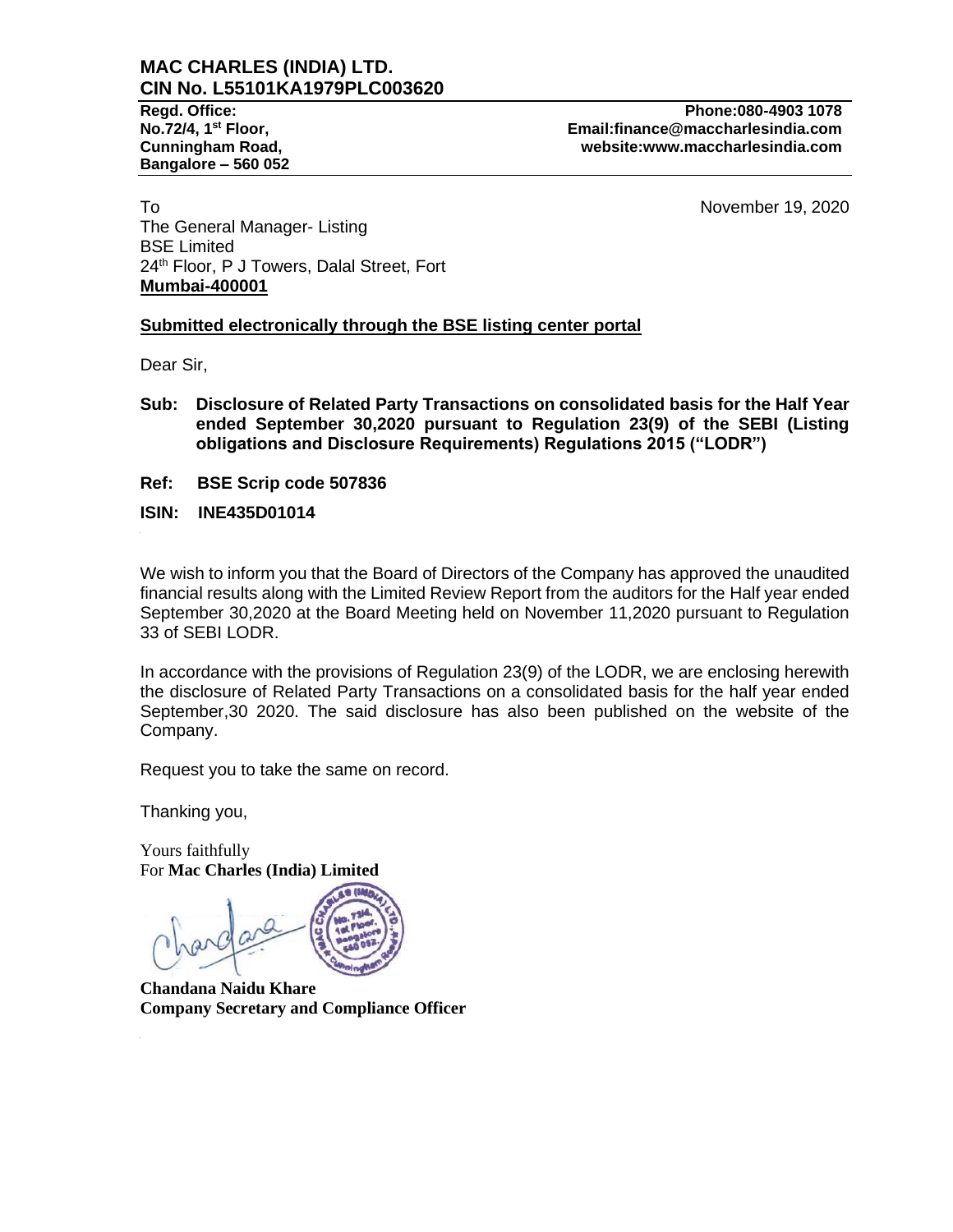### **Mac Charles (India) Limited CIN: L55101KA1979PLC003620**

**Related parties with whom transactions have taken place during the year As per Accounting Standard IND AS -24 Pursuant to Regulation 23(9) of SEBI LODR For the half year ended Sept 30, 2020**

**A. Holding company** Embassy Property Developments Private Limited

#### **B. Subsidiaries**

Airport Golfview Hotels and Suites Private Limited Blue Lagoon Real Estate Private Limited Neptune Real Estate Private Limited

#### **C. Fellow subsidiaries**

Vikas Telecom Private Limited Technique Control Facility Management Private Limited Paledium Security Services LLP We Work India Managemenrt Pvt Ltd.

#### **D. Key management personnel**

P. B. Appiah (Director) Suresh Vaswani (Director) Tanya Giridhar (Director) Aditya Virwani (Director) P. R. Ramakrishnan (Director) Sartaj S Singh ( Director) Chandana Naidu (Company Secretary) Pranesh K Rao (CFO)

### **E. The following is a summary of related party transactions** *(Rs in millions)*

| <b>Particulars</b>                                   | For the six month ended |  |
|------------------------------------------------------|-------------------------|--|
|                                                      | 30 Sept 2020            |  |
| <b>Electricity income</b>                            |                         |  |
| Vikas Telecom Private Limited                        | 33.67                   |  |
| <b>Outsource Manpower</b>                            |                         |  |
| Technique Control Facility Management Pvt Ltd        | 3.32                    |  |
| Paledium Security Services LLP                       | 0.21                    |  |
| <b>CWIP</b>                                          |                         |  |
| Paledium Security Services LLP                       | 0.58                    |  |
| <b>Asset Management fee</b>                          |                         |  |
| <b>Embassy Property Developments Private Limited</b> | 2.19                    |  |
| <b>Rental Expense</b>                                |                         |  |
| We Work India Managemenrt Pvt Ltd.                   | 0.39                    |  |
| <b>Deposit Paid</b>                                  |                         |  |
| We Work India Managemenrt Pvt Ltd.                   | 0.18                    |  |

### **Related party (continued)**

**F. The following is a summary of balances receivable from related parties:**

| As at        |
|--------------|
| 30 Sept 2020 |
|              |
|              |

 **Trade receivables**  Lounge Hospitality LLP 0.75 Vikas Telecom Private Limited